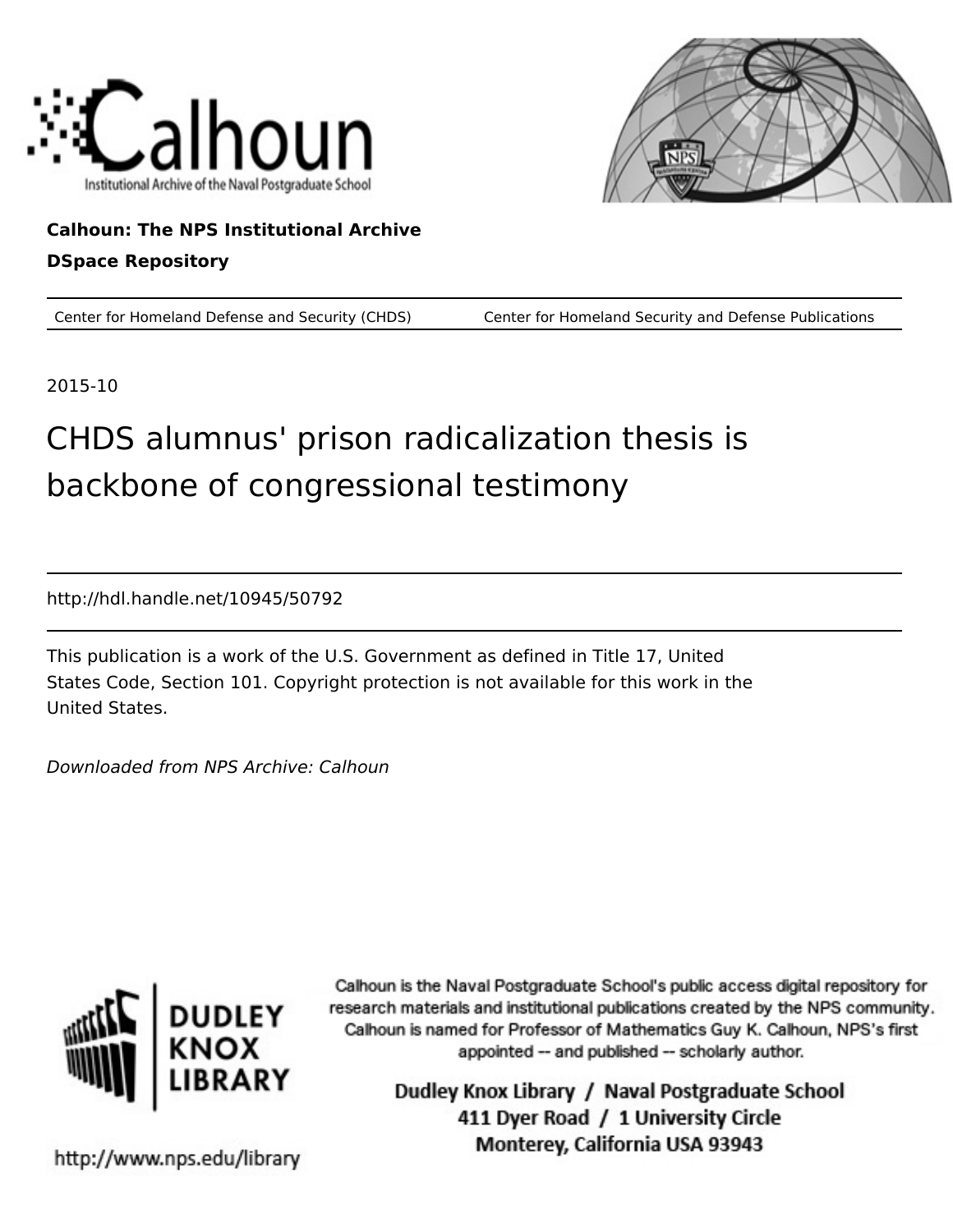## **CHDS alumnus' prison radicalization thesis is backbone of congressional testimony**

#### chds.us[/c/item/3256](https://www.chds.us/c/item/3256)

When he applied to the master's degree program at the Center for Homeland Defense and Security, Tony Parker wrote in his essay on the link between prisons and radicalization, a topic that would evolve into his thesis, "Establishing a [Deradicalization/Disengagement](https://www.hsdl.org/?abstract&did=736334) Model for America's Correctional Facilities: Recommendations for Countering Prison Radicalization."

The next iteration of that subject for Parker, who is Assistant Commissioner of the Tennessee Department of

[Correction,](https://homeland.house.gov/) came in the form of testimony before the House Committee on Homeland Security on October 28. From gangs for protection to religious firebrands, prisons are often seen as incubators for various forms of radical behavior.

"After working in corrections for 32 years I was interested in prison radicalization and, what were the contributing factors within the correctional environment," Parker said during a recent interview. "An incarcerated individual who may become radicalized in prison presents a homeland security concern. We have to realize that 95 percent of these people are going to return to our communities at some point."

Drawing from programs in Saudi Arabia and Singapore as well as reviewing literature on prison environments, Parker suggested 10 recommendations aimed to combat prison radicalization efforts in the United States.



Those include:

Correctional Environmental Recommendations

- Productive Rehabilitation and Effective Security
- Effectively monitoring and controlling prison groups
- Greater screening and monitoring of chaplains and religious volunteers
- Encouraging inmate/family social interaction
- Develop and implement vigorous aftercare initiatives that ensure post-incarceration monitoring, supervision, counseling and social service
- Provide Adequate Staff Training and Develop Intelligence Sharing Networks with Criminal Justice Partners

Rehabilitative/Program Recommendations

- Voluntary Cognitive based Counseling
- Incentives for Participating as well as Aftercare
- Investment in Recruiting Trained and Vetted Chaplains and Counselors
- Post Incarceration Monitoring/Tracking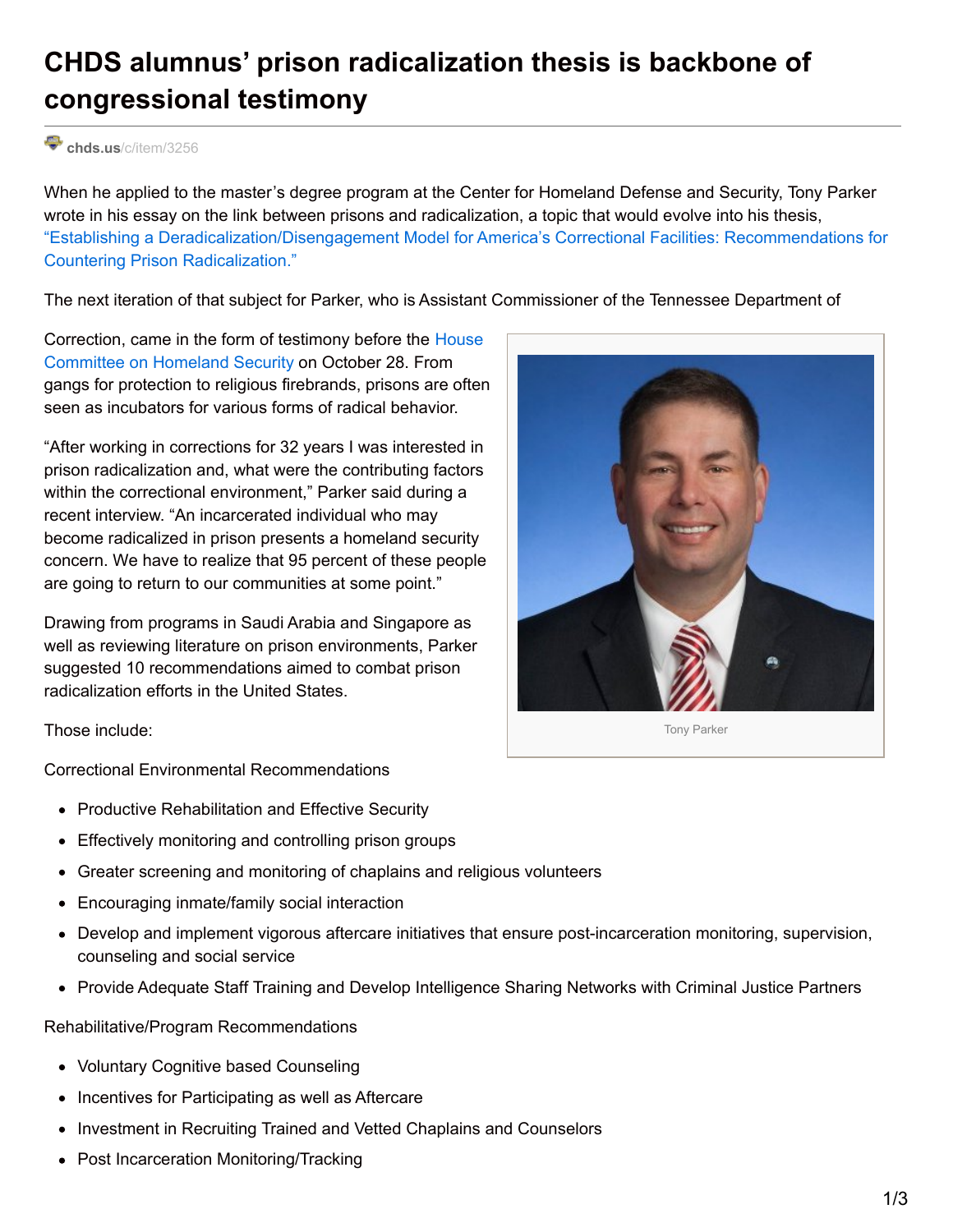### **Download the paper:** "Establishing a [Deradicalization/Disengagement](https://www.hsdl.org/?abstract&did=736334) Model for America's Correctional Facilities: Recommendations for Countering Prison Radicalization"

Rehabilitation and security are crucial building blocks of such a program, part of what Parker referred to as a "Dual Strategy."

"Effective rehabilitation increases effective security," he said. "The focus must be multidisciplinary in nature and prisoner re-entry should be considered at all stages of the process in most cases."

Importantly, this recommended model requires a paradigm shift toward progressive monitoring of released offenders as well as providing cognitive based programs designed to help change the mindset of a radicalized offender. Tapping family influences and social influences that may help reduce the chances of an individual returning to terrorist activities is crucial, he said.

"The bottom line is, we have failed to implement policy that requires these individuals to be tracked after release and have established a reactive posture instead of a proactive posture to deal with this emergent threat," he said. "Our current policy related to prison radicalization as well as the method of incarcerating convicted terrorist in America is based exclusively on a security model and fails to recognize the critical aspect of re-entry. Some of these people will be returning to our communities."

Deradicalization programs in Saudi Arabia and Singapore provide a gauge to potential similar efforts in the United States. While conceding the two have extremely different political governances systems, Parker said there were elements of their de-radicalization programs that possibly could be applicable in the United States.

Saudi Arabia, governed by its royal family, began facing insurgent concerns beginning in the mid-1990s from al-Qaida and during the 2000s as it began reintegrating prisoners from Guantanamo Bay into its society. The Muslim nation's rehabilitation program is a mix of theology, counseling and social support. The Saudi government estimates about 5,000 people coming back to the country from trouble spots such as Iran and Afghanistan have completed the program, with about 10 percent of those who are offered the program refusing it, according to Parker's thesis.

Conversely, Singapore's government is a democratically elected parliamentary system in an area where Muslims are in the minority. In facing the group Jameeh Islamiyahm, which seeks establishment of an Islamic state in South Asia, Singapore officials developed a counter-radicalization effort that uses a blend of theological reeducation and cognitive conditioning.

Parker's thesis also reviews some of the factors that lend themselves to prison radicalization, drawing on academic literature as well as his own experience as a Correctional Officer, Warden and Administrator. Gangs provide protection. Add to this self-preservation need a charismatic leader with alluring ideology, a lack of vocational training and counseling as well as the cold, raw living conditions, and the formula for extremism is ripe.

"It is an environment that makes you question your identity and beliefs," Parker wrote. "Good policies and procedures implemented by professional staff can reduce violence and enhance security. Grievances and hostile attitudes directed toward the government, which is charged with enforcing the rules and regulations, are common."

Granted, changing the prisoner's outlook begins with the individual, an unknown factor as to how he or she may react to an offer of rehabilitation. Parker believes it is worth determining.

"Can you really change the mindset of an individual? I would argue in some cases you may be able to, and the attempt is certainly better than what we're doing now," he said. "We need to understand they are eventually going home and we need to be proactive in do everything possible to increase the chances of the offenders being released as productive individuals who are not engaging in terrorism activities. We also must establish best practices that mitigate the environmental factors within the prison environment that could promote prison radicalization."